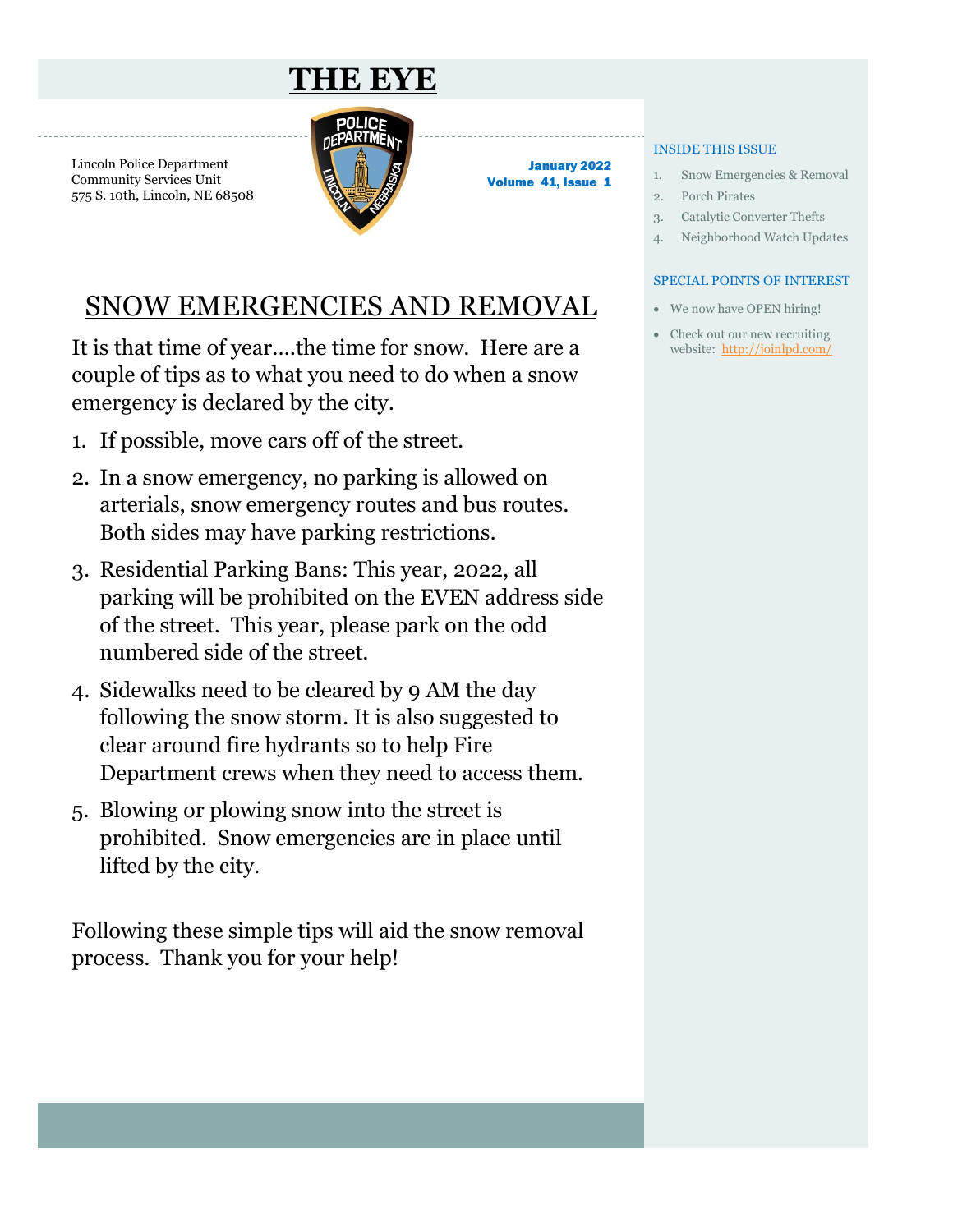## **PACKAGE THEFTS AND PORCH PIRAT**

The "Porch Pirates" are still at it! We saw an increase in thefts of packages in 2021 compared to 2020. In 2020, we had 143 package thefts for an estimated loss of \$71,570.00. In 2021, we saw 206 package thefts for an estimated loss of \$53,841.00. This year, 2022, we are currently at 21 package thefts between January 1st and January 21st for an estimated loss of \$2,518.00. We need to take a proactive stance in making sure we get what we ordered!



Here are some tips to ensure that your package makes it to YOU and only you!

- **1. Check your front porch often!**
- **2. Track your package using the delivery service options so that you are home when it arrives.**
- **3. Customize your delivery. Specify times and locations so items arrive in a manner that works for you.**
- **4. Get a lock box for deliveries that can be secured on your porch.**
- **5. If possible, have the packages delivered your place of work.**
- **6. Monitor your front porch/door with a video doorbell system.**
- **7. If out of town, suspend deliveries.**
- **8. Watch for suspicious behavior in your neighborhood. Call police if something seems out of place.**
- **9. Ask your neighbors to take in a package for you if they can.**
- **10. Utilize secure delivery spaces (Amazon lockers, UPS secured delivery sites, etc.)**

**If you can actively apply these tips, you will significantly decrease your chances of being a victim of package theft!**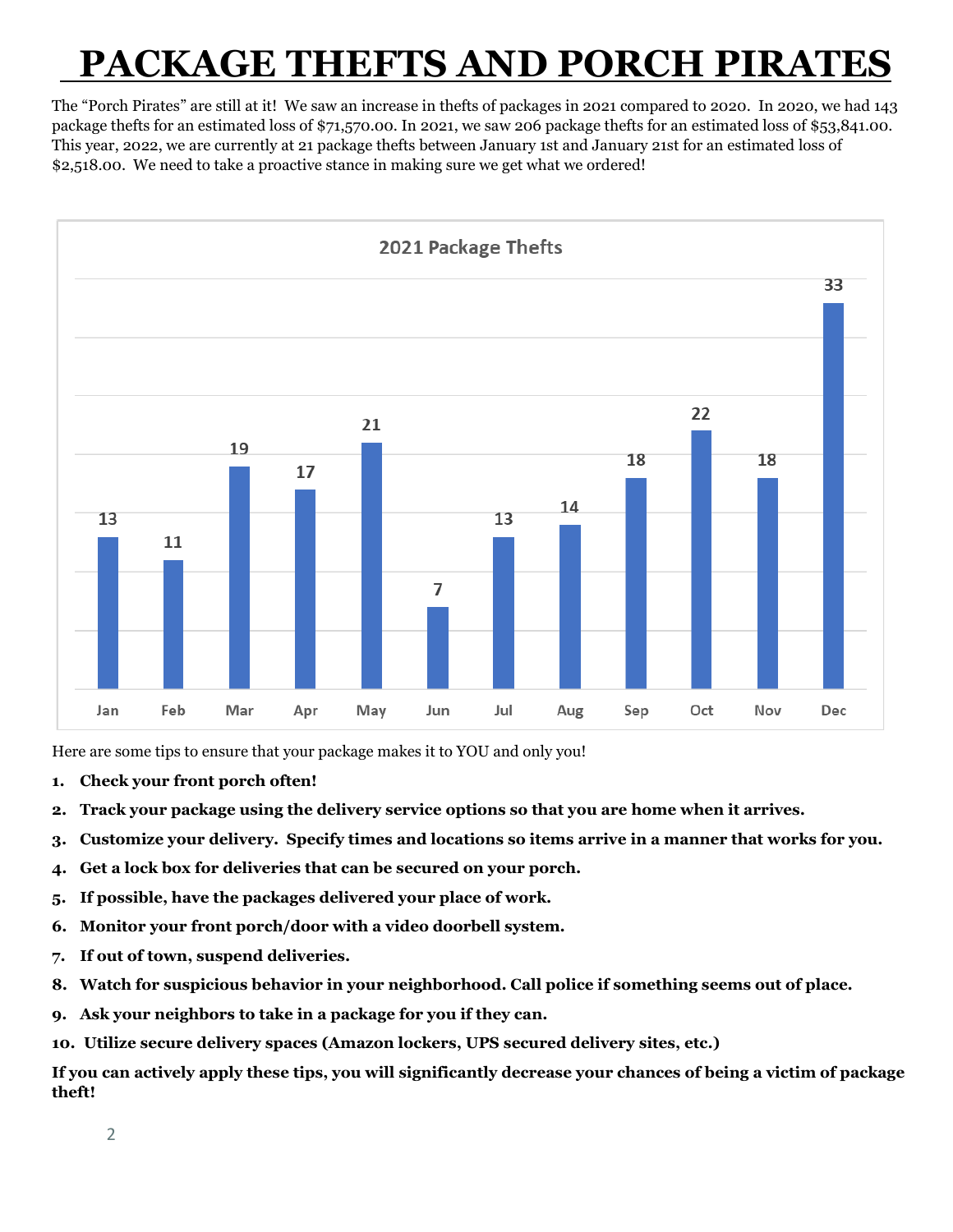# CATALYTIC CONVERTER THEFTS

We saw a busy year of catalytic converter thefts. A new law was enacted to help the city combat catalytic converter thefts. This law requires that a permit be issued to recycle catalytic converters and other precious metals. Below is a comparison between 2020 and 2021 totals per month.



<sup>61</sup> issued in Nov-Dec 2021

Here are some tips to help reduce your chances of being a victim of a catalytic converter theft.

- 1. Talk to your neighbors! Let them know you are concerned.
- 2. Install motion lights or flood lights to your residence.
- 3. Install cameras to activate when motion is detected.
- 4. Install a car alarm that detects vibration.
- 5. Regularly move your car if you utilize street parking.
- 6. Park in well lit areas or monitored lots.
- 7. Park in your own driveway or a closed garage.
- 8. Engrave your VIN or name on the converter.

\*This will make it harder to salvage with the new law!\*

- 9. Install an anti-theft device. (Steel shield that covers the catalytic converter)
- 10. Know if you are a target. Monitor activity in your area and contact police with questions.

Interested in becoming a Lincoln Police officer? We encourage anyone with an interest in being a law enforcement officer to apply and begin the process of becoming a Lincoln Police officer.

Just go to [https://](https://www.lincoln.ne.gov/City/Departments/Police) [www.lincoln.ne.gov/](https://www.lincoln.ne.gov/City/Departments/Police) [City/Departments/](https://www.lincoln.ne.gov/City/Departments/Police) [Police](https://www.lincoln.ne.gov/City/Departments/Police) and click on "JOIN OUR TEAM".



Crime Analysis & Intelligence Unit - Lincoln Police Department FOR OFFICIAL USE ONLY/LAW ENFORCEMENT SENSITIVE